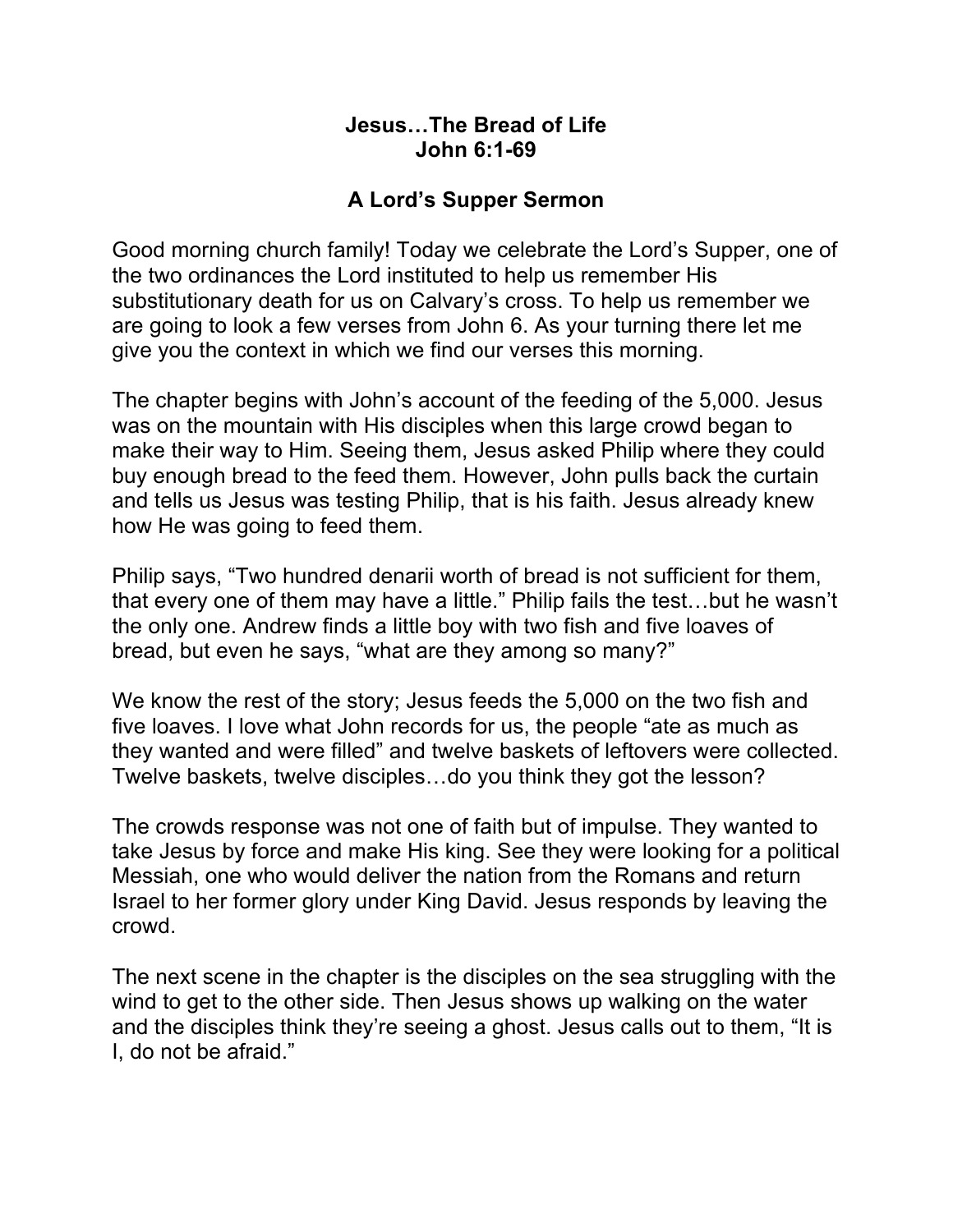According to Matthew's gospel this is when Peter walked on the water until he paid more attention to the boisterous waves then he did Jesus, and he began to sink. A lesson for all of us who are struggling in faith…keep our eyes on Him.

When Jesus gets in the boat they are immediately at Capernaum. Amazing! Awesome!

When the crowd realized that Jesus and His disciples were gone, they crossed to find them. Here is where I want us to begin looking at JESUS…THE BREAD OF LIFE.

Three truths I want you to write down…

#### **1. Jesus the True Bread from Heaven, 25-35**

*John 6:25–35 (NKJV) — 25 And when they found Him on the other side of the sea, they said to Him, "Rabbi, when did You come here?" 26 Jesus answered them and said, "Most assuredly, I say to you, you seek Me, not because you saw the signs, but because you ate of the loaves and were filled. 27 Do not labor for the food which perishes, but for the food which endures to everlasting life, which the Son of Man will give you, because God the Father has set His seal on Him." 28 Then they said to Him, "What shall we do, that we may work the works of God?" 29 Jesus answered and said to them, "This is the work of God, that you believe in Him whom He sent." 30 Therefore they said to Him, "What sign will You perform then, that we may see it and believe You? What work will You do? 31 Our fathers ate the manna in the desert; as it is written, 'He gave them bread from heaven to eat.' " 32 Then Jesus said to them, "Most assuredly, I say to you, Moses did not give you the bread from heaven, but My Father gives you the true bread from heaven. 33 For the bread of God is He who comes down from heaven and gives life to the world." 34 Then they said to Him, "Lord, give us this bread always." 35 And Jesus said to them, "I am the bread of life. He who comes to Me shall never hunger, and he who believes in Me shall never thirst.*

The crowd only wanted physical food from Jesus not spiritual. Jesus warned them not to labor for those things that perish but seek the food that leads to eternal life.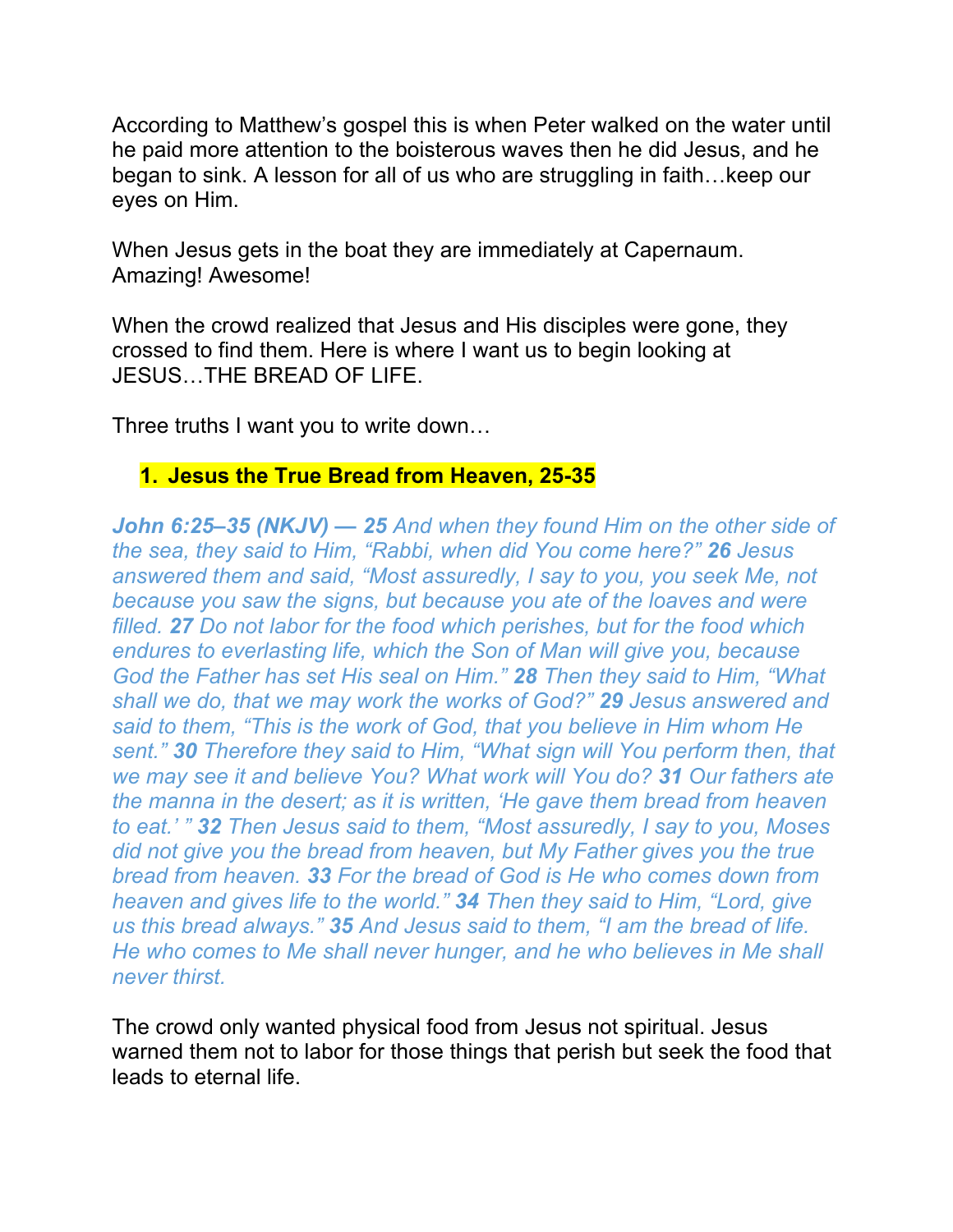Their response showed their lack of faith…"what shall we do, that we may work the works of God." We want everlasting life, so what do we have to do to get it…people are still asking that question today.

Jesus said they only needed "believe in Him Whom He sent." In other words, place your faith and trust in Jesus. To which they wanted a sign...didn't they already get a sign...He miraculously fed them just yesterday.

They wanted a mana experience. Jesus reminded them…

- Moses didn't give the people manna the Father did
- The Father was giving them true bread from heaven now...Jesus
- Manna only satisfied hunger and sustained physical life for Israel
- Jesus, the Bread from Heaven would be for the whole world

Jesus offers Himself to them as the Bread of Life. Listen to what he says…

"He who comes to Me shall never hunger, and he who believes in Me shall never thirst."

The soul who hungers and thirsts for life will find it in Jesus alone.

*Matthew 5:6 (NKJV) — 6 Blessed are those who hunger and thirst for righteousness, For they shall be filled.*

Are you hungry and thirsty this morning?

I wonder Christian if you find yourself hungry and thirsty this morning…what are you eating and drinking?

This may be a good indicator that our life is out of kilter with Jesus…only He will continue to satisfy your soul.

Secondly let's see…

# **2. Appropriating the Bread of Life, 48-59**

*John 6:48–59 (NKJV) — 48 I am the bread of life. 49 Your fathers ate the manna in the wilderness, and are dead. 50 This is the bread which comes*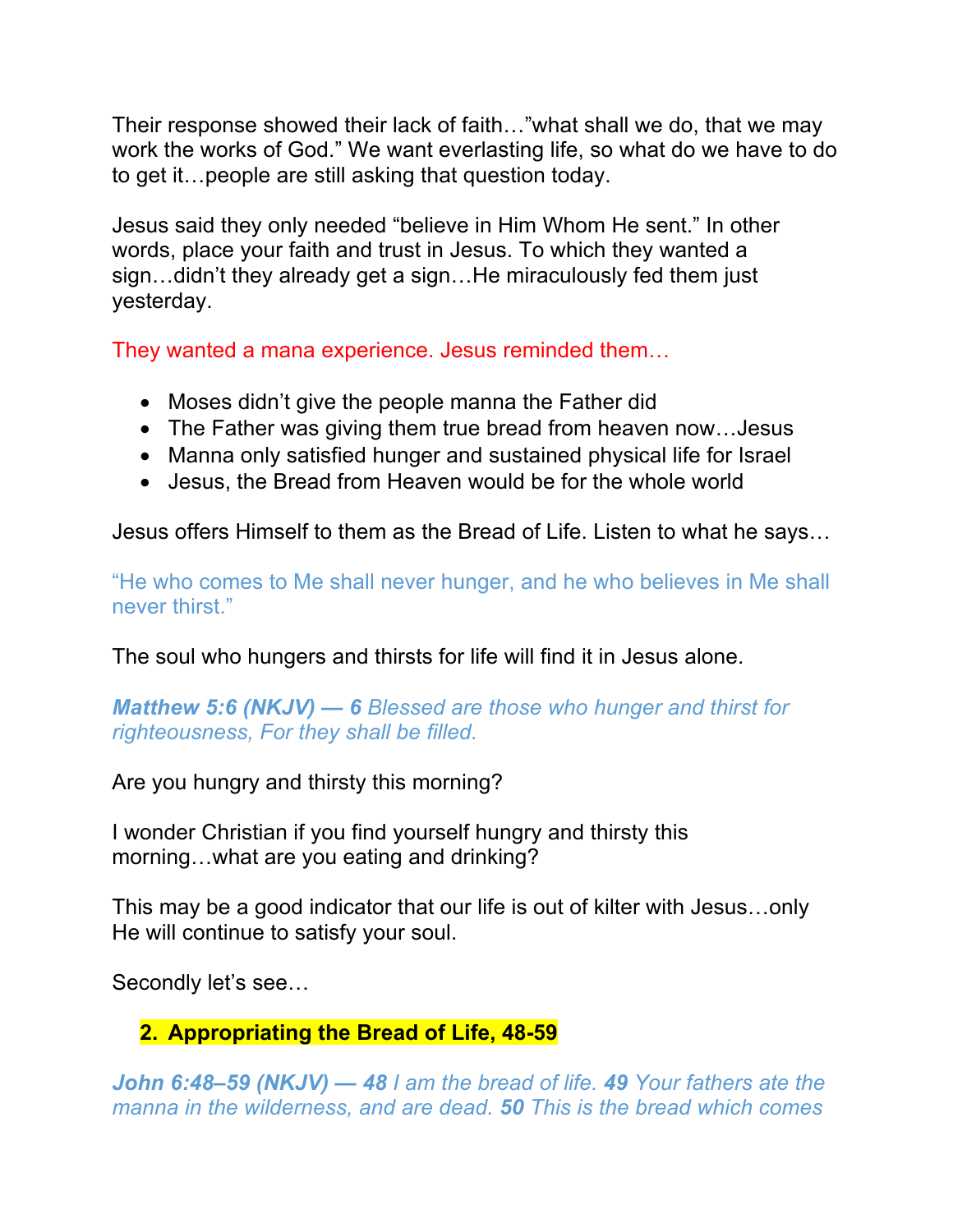*down from heaven, that one may eat of it and not die. 51 I am the living bread which came down from heaven. If anyone eats of this bread, he will live forever; and the bread that I shall give is My flesh, which I shall give for the life of the world." 52 The Jews therefore quarreled among themselves, saying, "How can this Man give us His flesh to eat?" 53 Then Jesus said to them, "Most assuredly, I say to you, unless you eat the flesh of the Son of Man and drink His blood, you have no life in you. 54 Whoever eats My flesh and drinks My blood has eternal life, and I will raise him up at the last day. 55 For My flesh is food indeed, and My blood is drink indeed. 56 He who eats My flesh and drinks My blood abides in Me, and I in him. 57 As the living Father sent Me, and I live because of the Father, so he who feeds on Me will live because of Me. 58 This is the bread which came down from heaven—not as your fathers ate the manna, and are dead. He who eats this bread will live forever." 59 These things He said in the synagogue as He taught in Capernaum.*

Jesus again reminds them that He is the bread that came down from heaven. And he who eats this bread Jesus said will not die but live forever.

Jesus tells them how to appropriate this bread…they have to eat…His flesh and drink His blood.

Think about it for a moment…

- Food and drink will do you no good if you don't partake of them…neither will the work of Christ if you receive Him by faith.
- Food and drink provide sustenance to the body…Jesus provides life to the soul.
- Food and drink satisfies the hunger and thirst of a person…Jesus satisfies the spiritual hunger and thirst of the soul.

Those who believe upon the Lord Jesus Christ and surrender their lives to Him will experience…

- Eternal Life (NOW!!!)
- Resurrection in the Future
- Union with Christ (Abide in Him...Him in Us)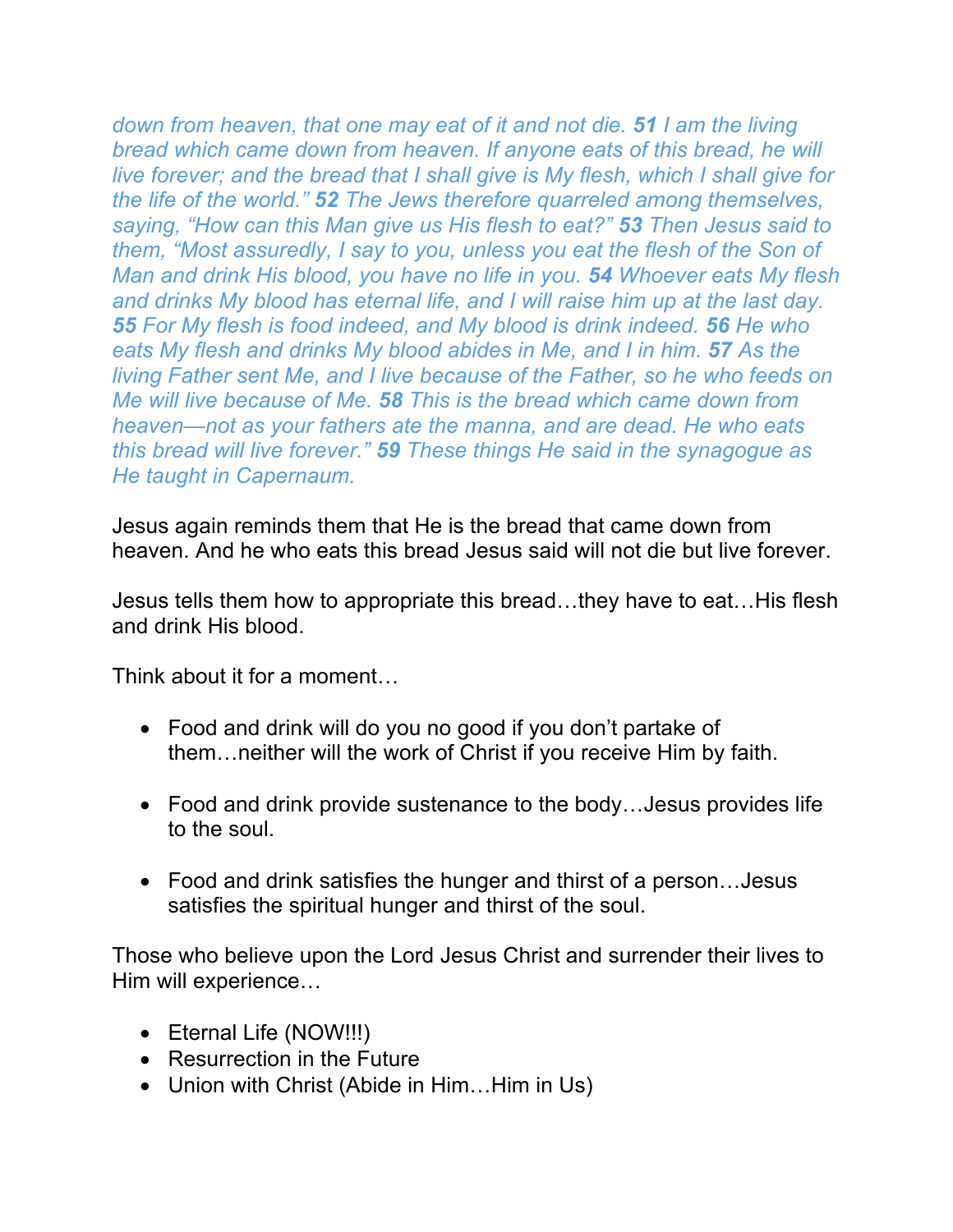## Finally…

## **3. The Response to the Bread of Life, 60-69**

*John 6:60–69 (NKJV) — 60 Therefore many of His disciples, when they heard this, said, "This is a hard saying; who can understand it?" 61 When Jesus knew in Himself that His disciples complained about this, He said to them, "Does this offend you? 62 What then if you should see the Son of Man ascend where He was before? 63 It is the Spirit who gives life; the flesh profits nothing. The words that I speak to you are spirit, and they are life. 64 But there are some of you who do not believe." For Jesus knew from the beginning who they were who did not believe, and who would betray Him. 65 And He said, "Therefore I have said to you that no one can come to Me unless it has been granted to him by My Father." 66 From that time many of His disciples went back and walked with Him no more. 67 Then Jesus said to the twelve, "Do you also want to go away?" 68 But Simon Peter answered Him, "Lord, to whom shall we go? You have the words of eternal life. 69 Also we have come to believe and know that You are the Christ, the Son of the living God."*

There are only two responses to Jesus…

Unbelief which is why those who followed Him left…even one of the twelve is going to reject Him in unbelief.

Work of the Father is drawing every man and woman to Jesus. Paul would say it this way….

*Romans 3:10–12 (NKJV) — 10 As it is written: "There is none righteous, no, not one; 11 There is none who understands; There is none who seeks after God. 12 They have all turned aside; They have together become unprofitable; There is none who does good, no, not one."*

#### Faith…expressed by Peter…

*John 6:68–69 (NKJV) — 68 But Simon Peter answered Him, "Lord, to whom shall we go? You have the words of eternal life. 69 Also we have come to believe and know that You are the Christ, the Son of the living God."*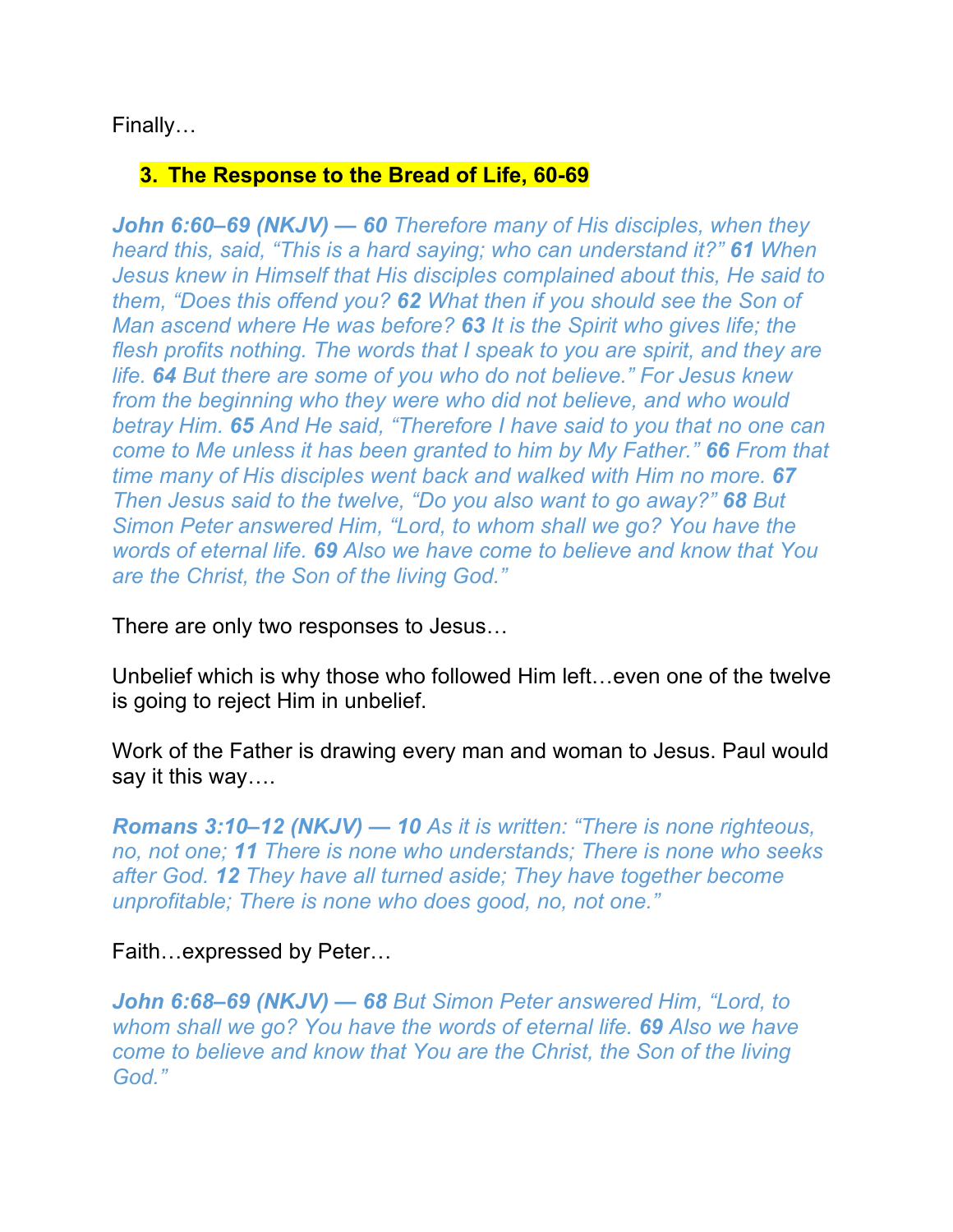What is your response this morning?

## **CONCLUSION:**

Preparation for the Lord's Supper….

*1 Corinthians 11:27–32 (NKJV) — 27 Therefore whoever eats this bread or drinks this cup of the Lord in an unworthy manner will be guilty of the body and blood of the Lord. 28 But let a man examine himself, and so let him eat of the bread and drink of the cup. 29 For he who eats and drinks in an unworthy manner eats and drinks judgment to himself, not discerning the Lord's body. 30 For this reason many are weak and sick among you, and many sleep. 31 For if we would judge ourselves, we would not be judged. 32 But when we are judged, we are chastened by the Lord, that we may not be condemned with the world.*

# *Celebration of the Lord's Table*

*1 Who has believed our report? And to whom has the arm of the LORD been revealed? 2 For He shall grow up before Him as a tender plant, And as a root out of dry ground. He has no form or comeliness; And when we see Him, There is no beauty that we should desire Him. 3 He is despised and rejected by men, A Man of sorrows and acquainted with grief. And we hid, as it were, our faces from Him; He was despised, and we did not esteem Him. 4 Surely He has borne our griefs And carried our sorrows; Yet we esteemed Him stricken, Smitten by God, and afflicted. 5 But He was wounded for our transgressions, He was bruised for our iniquities; The chastisement for our peace was upon Him, And by His stripes we are healed. 6 All we like sheep have gone astray; We have turned, every one, to his own way; And the LORD has laid on Him the iniquity of us all. 7 He was oppressed and He was afflicted, Yet He opened not His mouth; He was led as a lamb to the slaughter, And as a sheep before its shearers is silent, So He opened not His mouth. 8 He was taken from prison and from judgment, And who will declare His generation? For He was cut off from the land of the living; For the transgressions of My people He was stricken. 9*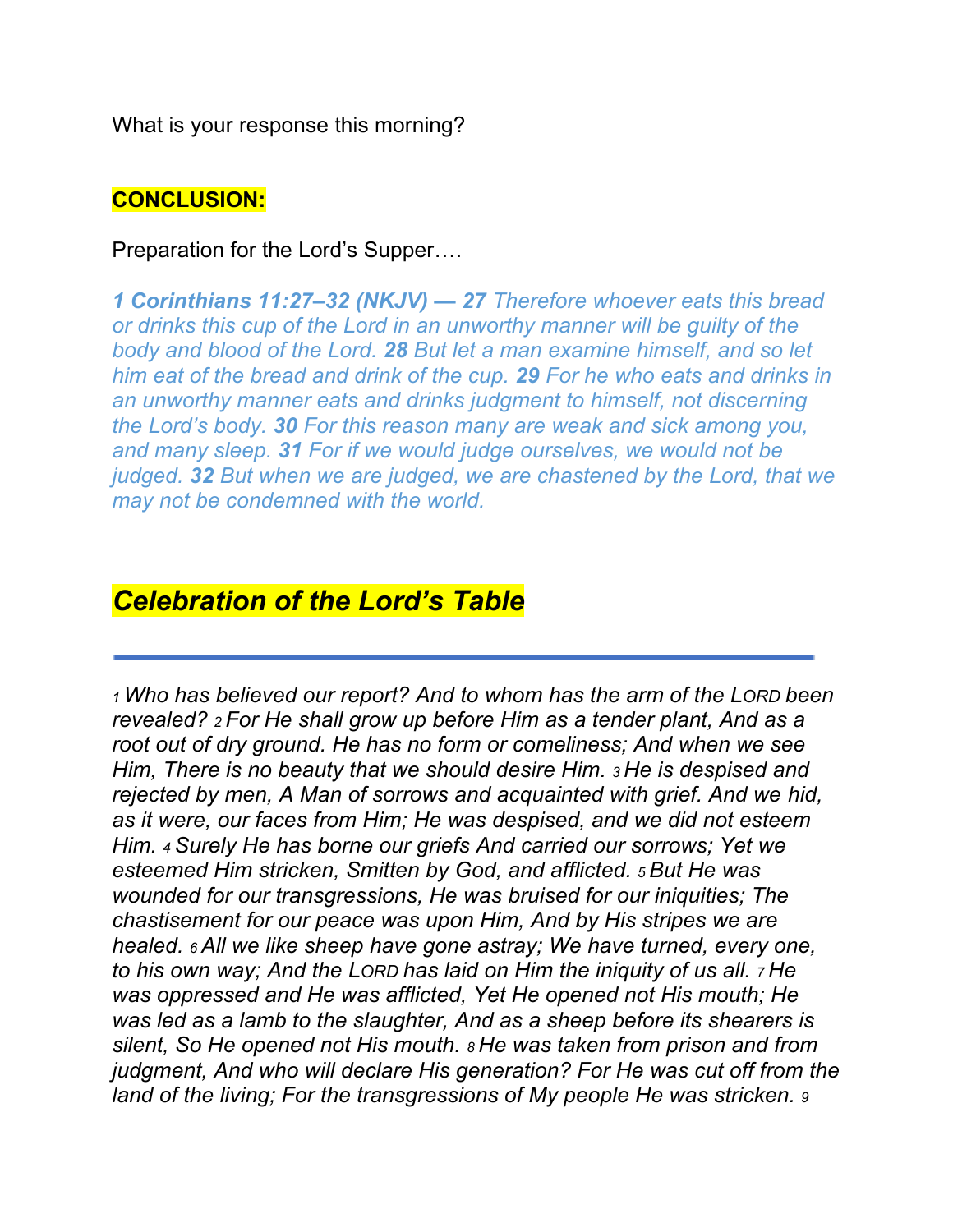*And they made His grave with the wicked— But with the rich at His death, Because He had done no violence, Nor was any deceit in His mouth. 10 Yet it pleased the LORD to bruise Him; He has put Him to grief. When You make His soul an offering for sin, He shall see His seed, He shall prolong His days, And the pleasure of the LORD shall prosper in His hand. 11 He shall see the labor of His soul, and be satisfied. By His knowledge My righteous Servant shall justify many, For He shall bear their iniquities. 12 Therefore I will divide Him a portion with the great, And He shall divide the spoil with the strong, Because He poured out His soul unto death, And He was numbered with the transgressors, And He bore the sin of many, And made intercession for the transgressors.* 

## **(Hold up a piece of bread & break it while saying)**

*For I received from the Lord that which I also delivered to you; that the Lord Jesus on the same night in which He was betrayed took bread; and when He had given thanks, He broke it and said, "Take eat, this is My body which is broken for you, do this in remembrance of Me.* 

## **After all are served, read:**

*I am the bread of life. Your fathers ate the manna in the wilderness, and are dead. This is the bread which comes down from heaven that one may eat of it and not die. I am the living bread which came down from heaven. If anyone eats of this bread, he will live forever; and the bread that I shall give is My flesh, which I shall give for the life of the world".* (John 6:48-51)

## **Take and Eat**

#### **(Hold up the cup and say)**

*"In the same manner He also took the cup after super saying, This cup is the new covenant in My blood. This do, as often as you drink it, in remembrance of Me."* (25)

## **After all are served, read:**

"without the shedding of blood there is no remission (of sins)." Hebrews 9:22